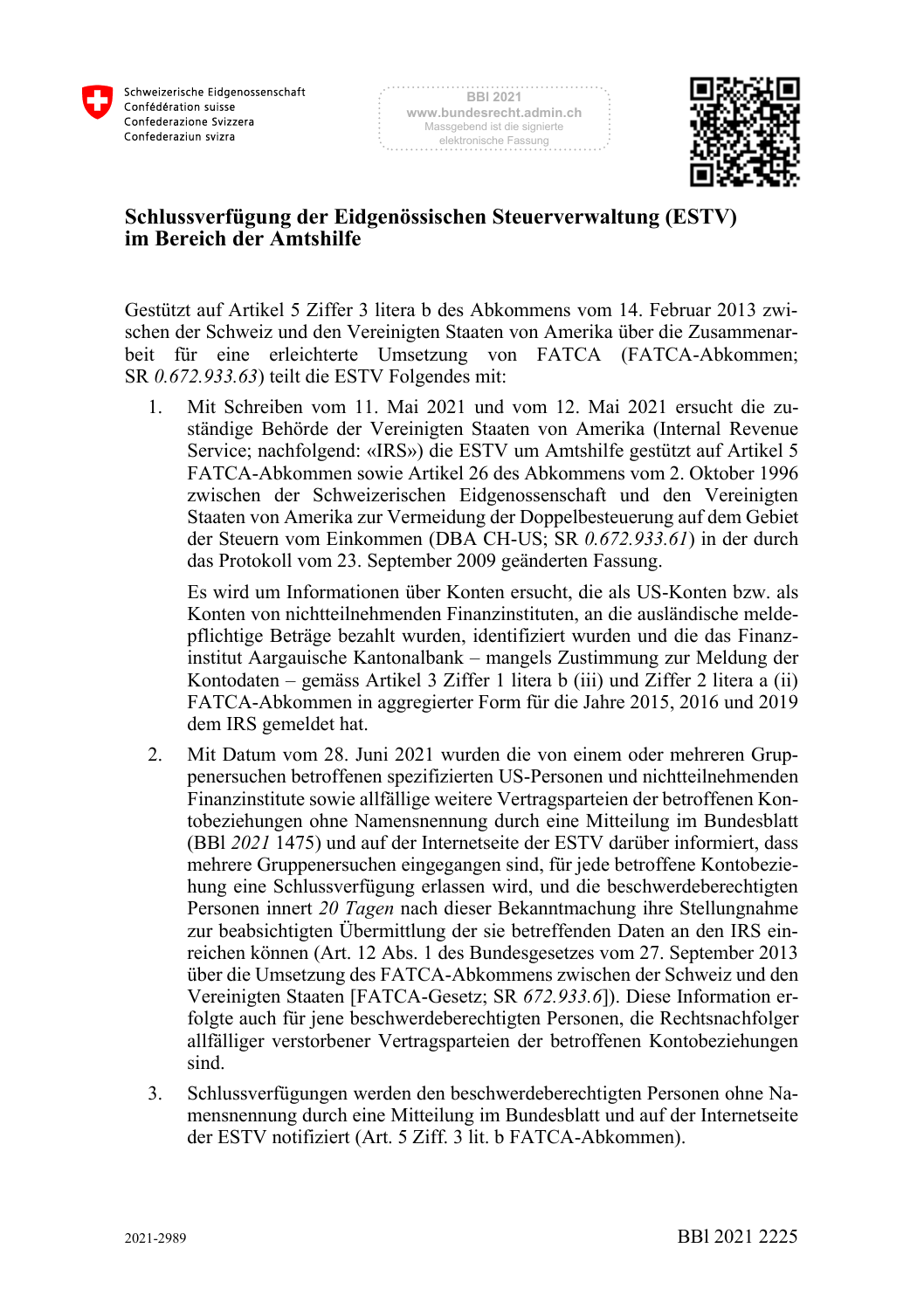- 4. Mit heutigem Datum hat die ESTV Schlussverfügungen betreffend all jener Personen erlassen, die trotz erfolgter Notifikation weder dem vereinfachten Verfahren nach Artikel 16 des Bundesgesetzes vom 28. September 2012 über die internationale Amtshilfe in Steuersachen (StAhiG; SR *651.1*) zugestimmt noch der ESTV eine Schweizer Adresse oder eine zur Zustellung bevollmächtigte Person in der Schweiz mitgeteilt haben. Die ESTV eröffnet diese Schlussverfügungen durch die vorliegende Mitteilung.
- 5. Gegen die Schlussverfügung kann innert 30 Tagen nach Eröffnung bzw. vorliegender Mitteilung beim Bundesverwaltungsgericht Beschwerde geführt werden (Art. 5 Ziff. 3 lit. b FATCA-Abkommen i.V.m. Art. 19 StAhiG i.V.m. Art. 44 ff. des Bundesgesetzes vom 20. Dezember 1968 über das Verwaltungsverfahren [VwVG; SR *172.021*] i.V.m. Art. 31 ff. des Bundesgesetzes vom 17. Juni 2005 über das Bundesverwaltungsgericht [VGG; SR *173.32*]). Die Beschwerde ist an folgende Adresse zu richten: Bundesverwaltungsgericht, Abteilung I/Kammer 2, Vermerk: FATCA-Gruppenersuchen, Postfach, 9023 St. Gallen. Eine Kopie der Beschwerde ist an die Eidgenössische Steuerverwaltung, Dienst für Informationsaustausch in Steuersachen, Vermerk: FATCA-Gruppenersuchen, Eigerstrasse 65, 3003 Bern zu senden (Art. 5 Ziff. 3 lit. b FATCA-Abkommen). Jede der Schlussverfügung vorangehende Verfügung kann zusammen mit der Schlussverfügung angefochten werden (Art. 19 Abs. 1 StAhiG). Die Beschwerdeschrift hat die Begehren, deren Begründung mit Angabe der Beweismittel und die Unterschrift der beschwerdeführenden Person oder ihrer Vertretung zu enthalten. Die angefochtene Verfügung und die Beweismittel sind, soweit sie die beschwerdeführende Partei in Händen hat, beizulegen (Art. 52 Abs. 1 VwVG). Die Bestimmungen über den Stillstand der Fristen gemäss Artikel 22*a* Absatz 1 VwVG sind nicht anwendbar (Art. 5 Abs. 2 StAhiG). Die Beschwerde hat aufschiebende Wirkung (Art. 19 Abs. 3 StAhiG).
- 6. Die begründete Schlussverfügung kann bei der Eidgenössischen Steuerverwaltung, Eigerstrasse 65, 3003 Bern, eingeholt werden.
- 7. Die vorliegende Mitteilung erfolgt auch in französischer und italienischer Sprache, sowie in englischer Sprache gemäss Beilage.

30. September 2021 Eidgenössische Steuerverwaltung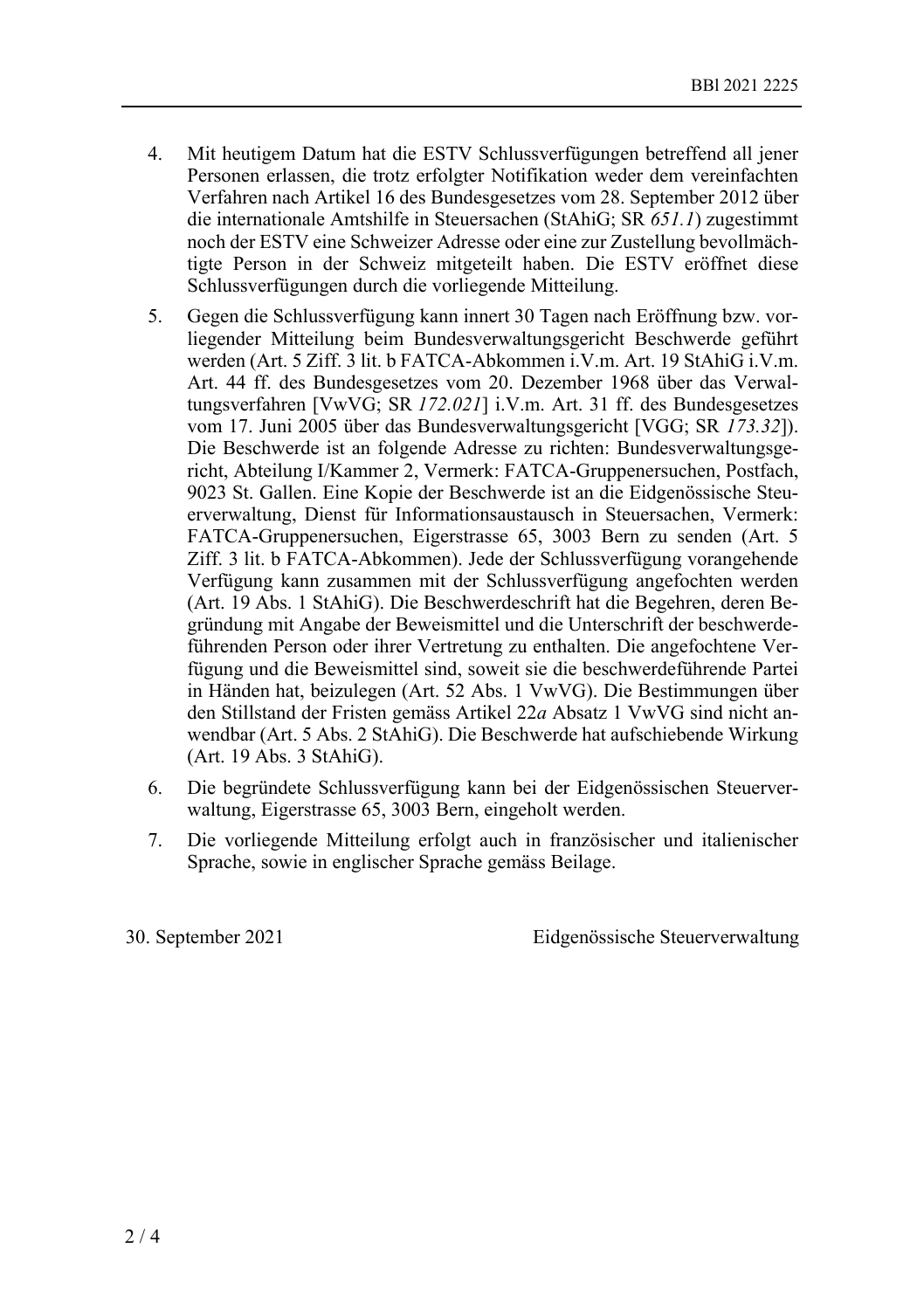## **Final decree of the Swiss Federal Tax Administration (FTA) – Administrative Assistance**

Based on Article 5 paragraph 3 letter b of the Agreement of 14 February 2013 between Switzerland and the United States of America for Cooperation to Facilitate the Implementation of FATCA (FATCA Agreement; SR *0.672.933.63*), the FTA makes the following announcement:

1. By letters dated 11 May 2021 and 12 May 2021, the competent authority of the United States of America (Internal Revenue Service; hereinafter: «IRS») requests the FTA for administrative assistance based on Article 5 of the FATCA Agreement and Article 26 of the Agreement of 2 October 1996 between the Swiss Confederation and the United States of America for the Avoidance of Double Taxation with Respect to Taxes on Income (DTA CH-US; SR *0.672.933.61*) as amended by the Protocol of 23 September 2009.

Information is requested concerning accounts that were identified as US accounts or as accounts of nonparticipating financial institutions to which foreign reportable amounts had been paid, which the financial institution Cantonal Bank of Aargau – in the absence of a consent to the reporting of account information – has reported to the IRS in aggregated form for the years 2015, 2016 and 2019 pursuant to Article 3 paragraph 1 letter b (iii) and paragraph 2 letter a (ii) of the FATCA Agreement.

- 2. On 28 June 2021, the specified US persons and nonparticipating financial institutions concerned by one or more group requests as well as any other parties to the account relationships concerned were informed on an anonymous basis by a notification in the Federal Gazette (BBl *2021* 1475) and on the website of the FTA that several group requests have been received, that a final decree will be issued for each account relationship, and that the persons entitled to appeal may submit their opinion on the intended transmission of their data to the IRS within *20 days* of this notification (Art. 12 para. 1 of the Federal Act of 27 September 2013 on the Implementation of the FATCA Agreement between Switzerland and the United States [FATCA Act; SR *672.933.6*]). The same information was also given to the persons entitled to appeal who are legal successors of any deceased contracting parties to the account relationships concerned.
- 3. Final decrees are notified to the persons entitled to appeal on an anonymous basis by a publication in the Federal Gazette and on the website of the FTA (Art. 5 para. 3 let. b FATCA Agreement).
- 4. Today, the FTA has issued final decrees concerning each person who, despite notification, neither consented to the simplified procedure in accordance with Article 16 of the Federal Act of 28 September 2012 on International Administrative Assistance in Tax Matters (TAAA; SR *651.1*), nor provided the FTA with a Swiss address or a person in Switzerland authorised to receive service. The FTA notifies these final decrees with the present publication.